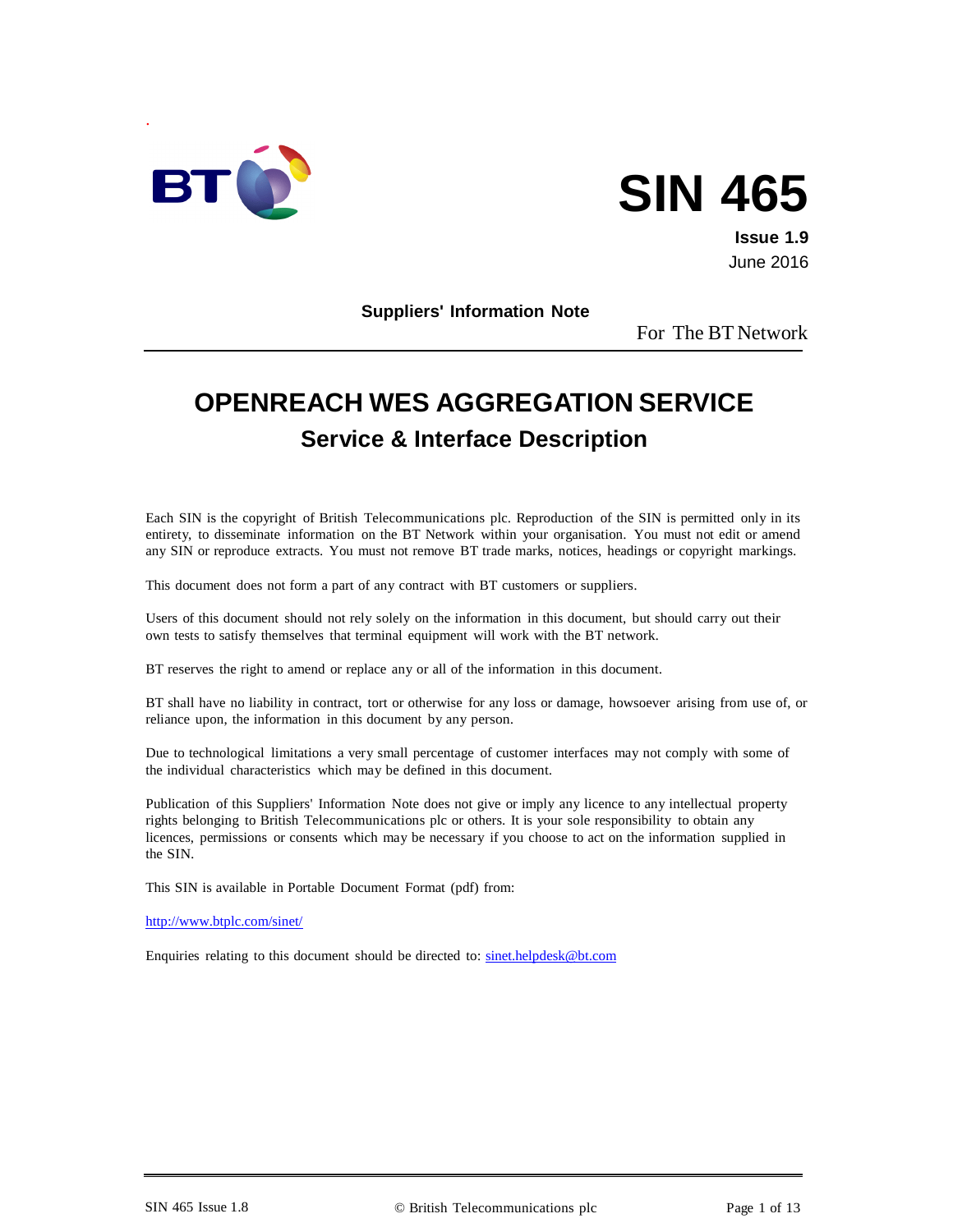#### **CONTENTS**

| $\mathbf{1}$   |                                                                                                                                                                                                                                                                                                                                                                                                                                                                                                                                                                                                     |  |
|----------------|-----------------------------------------------------------------------------------------------------------------------------------------------------------------------------------------------------------------------------------------------------------------------------------------------------------------------------------------------------------------------------------------------------------------------------------------------------------------------------------------------------------------------------------------------------------------------------------------------------|--|
| 2              |                                                                                                                                                                                                                                                                                                                                                                                                                                                                                                                                                                                                     |  |
| 3              |                                                                                                                                                                                                                                                                                                                                                                                                                                                                                                                                                                                                     |  |
| 3.1            |                                                                                                                                                                                                                                                                                                                                                                                                                                                                                                                                                                                                     |  |
|                | 3.1.1                                                                                                                                                                                                                                                                                                                                                                                                                                                                                                                                                                                               |  |
|                | 3.1.2                                                                                                                                                                                                                                                                                                                                                                                                                                                                                                                                                                                               |  |
|                | $\label{eq:transmission} \begin{minipage}{0.9\linewidth} Transmission \end{minipage} \begin{minipage}{0.9\linewidth} \textit{transmission} \end{minipage} \begin{minipage}{0.9\linewidth} \textit{transmission} \end{minipage} \begin{minipage}{0.9\linewidth} \textit{transmission} \end{minipage} \begin{minipage}{0.9\linewidth} \textit{transmission} \end{minipage} \begin{minipage}{0.9\linewidth} \textit{transmission} \end{minipage} \begin{minipage}{0.9\linewidth} \textit{transmission} \end{minipage} \begin{minipage}{0.9\linewidth} \textit{transmission} \end{minipage} \$<br>3.1.3 |  |
|                |                                                                                                                                                                                                                                                                                                                                                                                                                                                                                                                                                                                                     |  |
|                | 3.2.1                                                                                                                                                                                                                                                                                                                                                                                                                                                                                                                                                                                               |  |
|                | 3.2.2                                                                                                                                                                                                                                                                                                                                                                                                                                                                                                                                                                                               |  |
| $\overline{4}$ |                                                                                                                                                                                                                                                                                                                                                                                                                                                                                                                                                                                                     |  |
| 4.1            |                                                                                                                                                                                                                                                                                                                                                                                                                                                                                                                                                                                                     |  |
| 4.2            |                                                                                                                                                                                                                                                                                                                                                                                                                                                                                                                                                                                                     |  |
| 4.3            |                                                                                                                                                                                                                                                                                                                                                                                                                                                                                                                                                                                                     |  |
| 4.4            |                                                                                                                                                                                                                                                                                                                                                                                                                                                                                                                                                                                                     |  |
| 4.5            |                                                                                                                                                                                                                                                                                                                                                                                                                                                                                                                                                                                                     |  |
| 5              |                                                                                                                                                                                                                                                                                                                                                                                                                                                                                                                                                                                                     |  |
| 6              |                                                                                                                                                                                                                                                                                                                                                                                                                                                                                                                                                                                                     |  |
| 7              |                                                                                                                                                                                                                                                                                                                                                                                                                                                                                                                                                                                                     |  |
| 8              |                                                                                                                                                                                                                                                                                                                                                                                                                                                                                                                                                                                                     |  |
| 9              |                                                                                                                                                                                                                                                                                                                                                                                                                                                                                                                                                                                                     |  |

#### ${\hbox{FIGURES}}$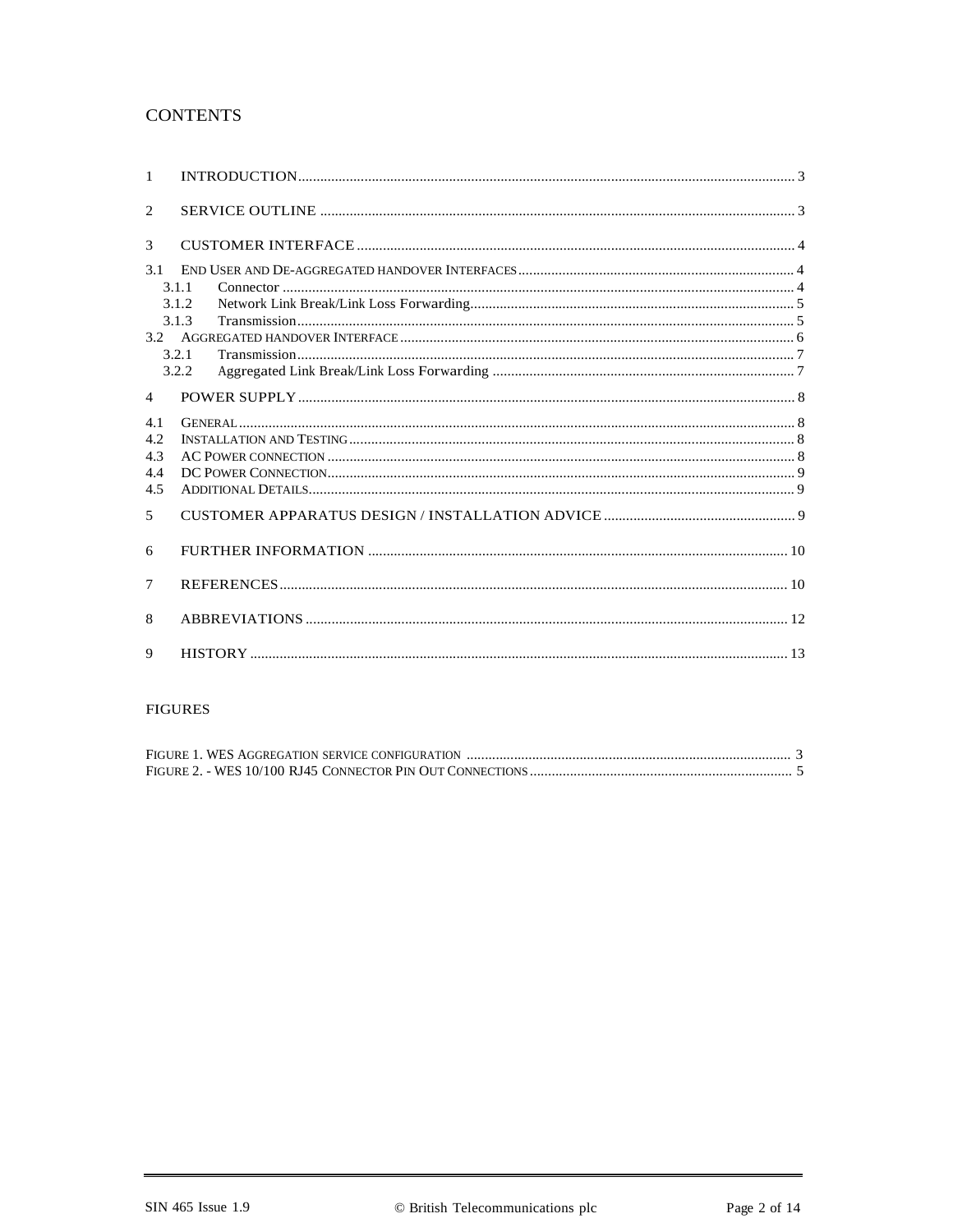#### **1 Introduction**

This Suppliers Information Note (SIN) describes the Openreach WES Aggregation Service.

Wholesale Extension Services (WES) are high speed, point-to-point data circuits that are permanently connected and available 24 hours a day, 365 days per year. They provide a secure link between a third party customer site and the Communications Provider's (CP's) network at a CP's Site.

WES Aggregation enables up to ten spokes to be aggregated at a common node and handover provided at a handover point as either an aggregated (optical 1Gbit/s) or nonaggregated (10 x RJ45) handover. Each spoke may be either 10Mbit/s or 100Mbit/s. If ten spokes are used then at least one spoke must be at 10Mbit/s.

Any specific technology mentioned in this document is current as of today, however it may be subject to change in the future. Should the specification of the interface be changed, this will be notified by a new issue of this SIN. Openreach reserves the right to adapt technology to deliver WES as new developments are made. All WES Aggregations services are delivered as uncontended transmission paths (providing that at least one spoke is at 10Mbit/s if all ten spoke sites are used).

#### SPECIAL NOTICE

The WES Aggregation Link products will no longer be available for new supply with effect from 30 September 2016. The option to order new WES Aggregation Spokes is targeted to be withdrawn from 30 June 2017 subject to formal notification. Please refer to the product information available from the Openreach website [\(www.openreach.co.uk\)](http://www.openreach.co.uk/) for further details.

#### **2 Service Outline**

A schematic of the WES Aggregation service is shown in Figure 1.

| Communication<br>Provider's<br>Site<br>Route Length Limitation | <b>GbE Aggregated</b><br><b>Link to Customer</b><br>site<br>OR | <b>Two Handover Options</b><br>Customer site Handover<br>10 x RJ45 de-aggregated<br>1Gb VLAN separated |
|----------------------------------------------------------------|----------------------------------------------------------------|--------------------------------------------------------------------------------------------------------|
| Openreach                                                      | <b>Local Handover to CP in</b>                                 | Local handover                                                                                         |
| Management                                                     | <b>Exchange</b>                                                | 1Gb VLAN separated only                                                                                |

**BT Node / Exchange**

Route Length Limitation

Un-contended

**End Users' Sites (up to 10) 10 or 100Mbit/s**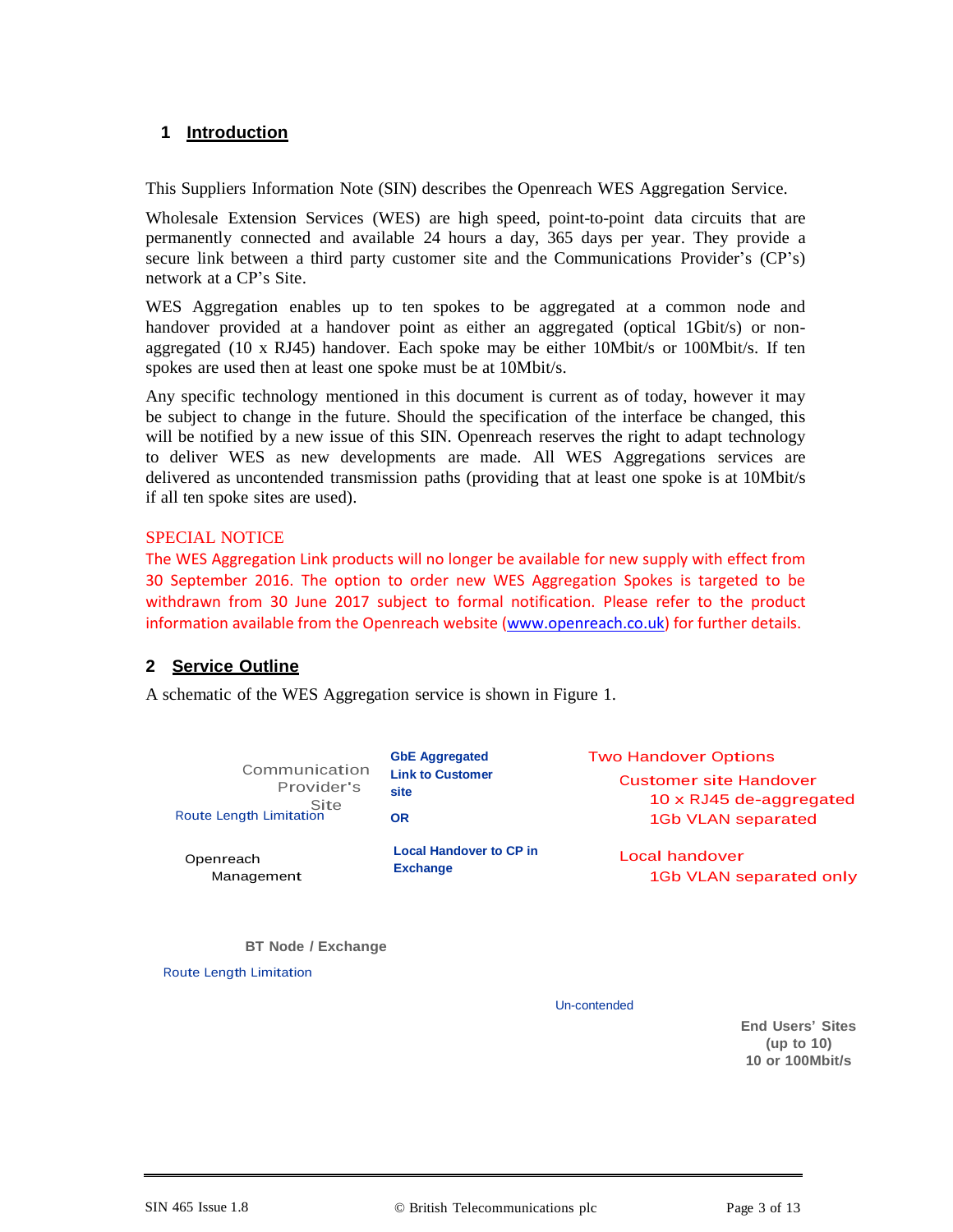

Figure 1. WES Aggregation service configuration

The WES Aggregation service provides an aggregated link with a hub and a maximum of ten spokes. An "End user" spoke may also be located within the BT Exchange CP area. If ten spokes are used, at least one spoke must be 10Mbit/s. This data service offers high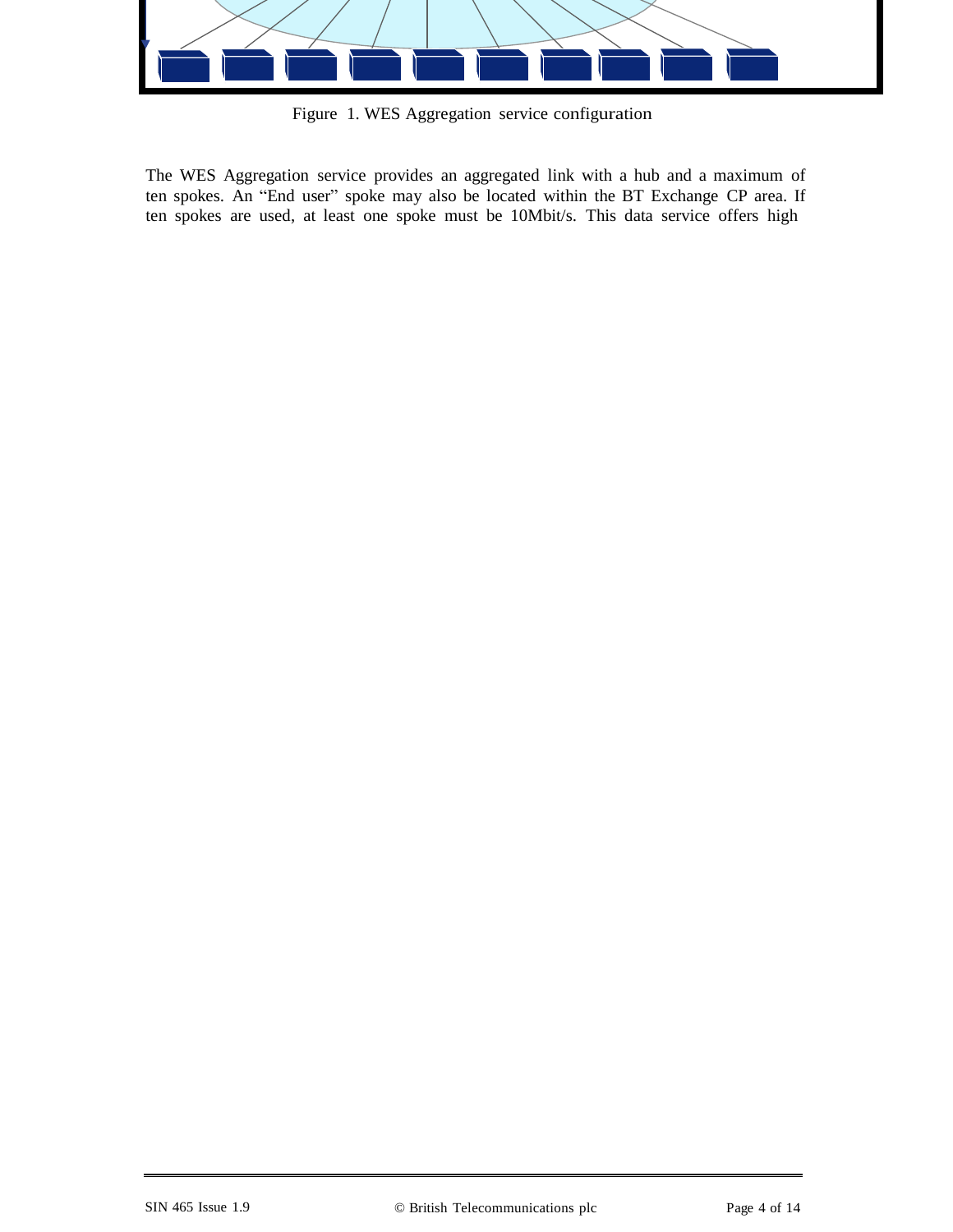bandwidth connectivity. This will be provided over radial distances up to 25km for spokes (between BT Node and End User sites). This radial (or point-to-point) distance can result in physical line plant route distances of up to 40 km for the spokes sites.

The interface offered on the spokes i.e. the Network Terminating Equipment (NTE) will be Ethernet operating at either 10Mbit/s or 100Mbit/s in full duplex mode, with a RJ-45 physical connection. Half Duplex mode is not supported. The uncontended transmission path is routed via the network between the third party customer site, via the point of aggregation, to the CP's network at a CP's site.

There are two options for handover to the CP:-

1) For Handover at a Remote CP PoP site - radial distances up to 25km is available for the aggregated link (between the BT Node and the CP's PoP). This radial (or point-to-point) distance can result in physical line plant route distances of up to 40 km for the Aggregated link. For handover at a CPs remote PoP site, this can be as an optical 1Gbit/s aggregated interface (with IEEE 802.1 $q^{[2]}$  VLAN separated flows) or as 10 x RJ45 de-aggregated interfaces.

2) For Local Handover at the Aggregator site – handover will occur to the CP PoP at the aggregating exchange site. For local handover at the exchange site, this will be an optical 1Gbit/s aggregated interface only, (with IEEE 802.1 $q^{[2]}$  VLAN separated flows).

The CP will have no access to the aggregating NTE. The CP will state their preference for the point of aggregation location as part of a pre-order process prior to placing any firm orders.

The service includes the IEEE  $802.1d^{[1]}$  Bridging functionality, which allows for the learning and filtering of traffic packets destined for those hosts connected at the local end. Packets destined for these local end (MAC) addresses will not be forwarded across the transmission path to the distant end after these (MAC) addresses have been learnt and until the system's cache memory has been refreshed after a host has been removed.

Each spoke connected to the Aggregation hub provides an uncontended transmission path to the PoP handover.

Resilience of the Aggregated link is only offered for handover at the CP's remote PoP site. Resilience is not available for Local Handover to CP PoP.

Service OAM functions, such as the ability to respond to IEEE 802.1ag Connectivity Fault Management messages, are not supported.

#### **3 Customer Interface**

#### **3.1End User and De-aggregated handover Interfaces**

#### 3.1.1 Connector

The interface is the Network Termination Point (NTP), i.e. the point of connection on the BT Network Terminating Equipment (NTE) for connecting CPE or CP equipment.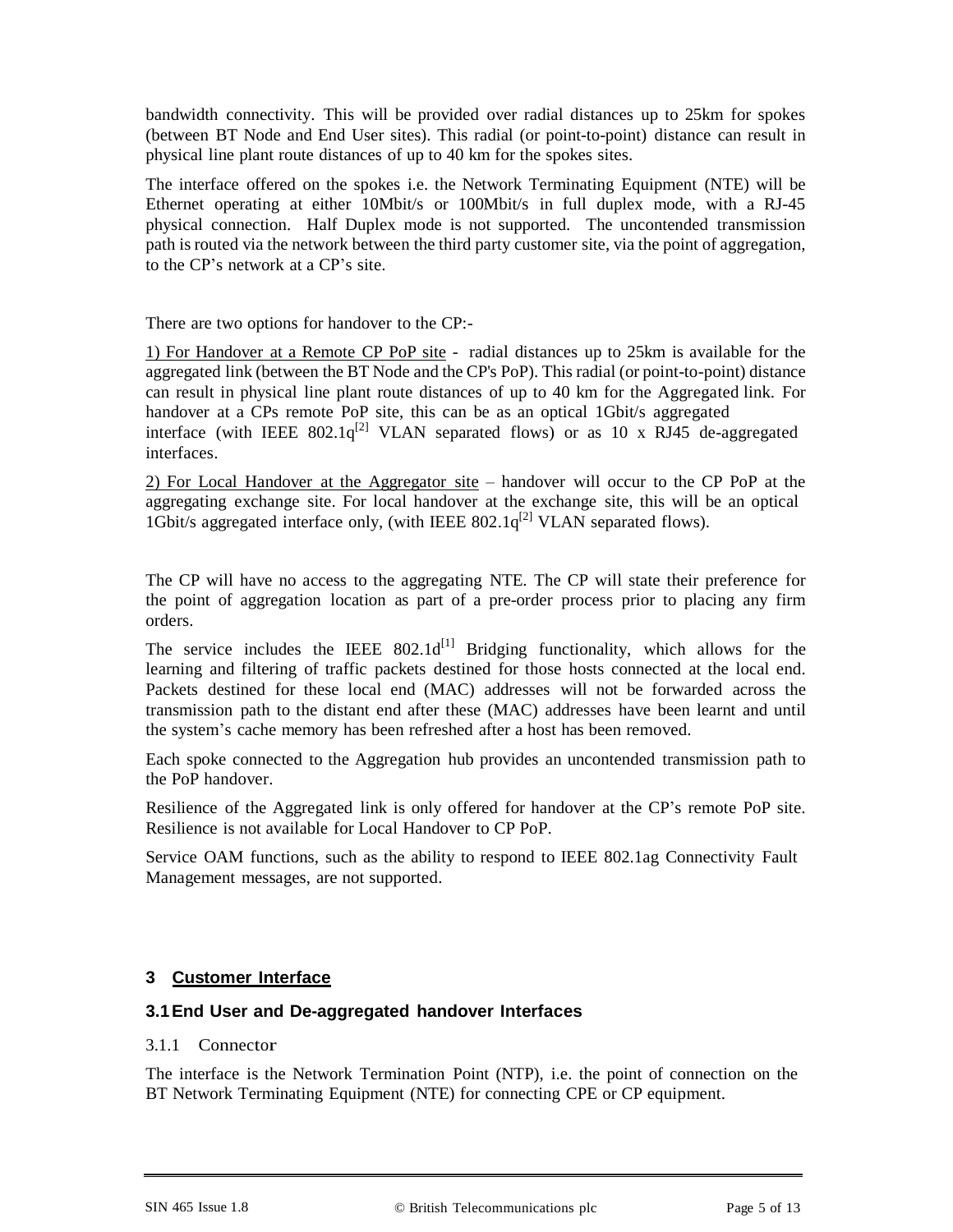The Interface consists of an RJ-45 type socket. The CP / customer provides the category 5 connecting cords between the NTE and their own equipment. The maximum cable length is 100 metres.

The RJ-45 type connector is as specified in the  $100$ BaseT IEEE  $802.3^{[3]}$  specifications.

Attention is drawn to the Intellectual Property Rights (IPRs) set out in the preface of this agreed International standard. It is the responsibility of the supplier of CPE or CP equipment to ensure that they have the necessary rights from the owner of the IPR. The IPR owner has stated that they are willing to negotiate licences under reasonable and nondiscriminatory terms and conditions with applicants throughout the world.

The NTE connector socket pin outs are shown for information in Figure 2.



Figure 2. - WES 10/100 RJ45 Connector Pin Out Connections

#### 3.1.2 Network Link Break/Link Loss Forwarding

When a break is detected on the Aggregated Link fibre of a de-aggregated handover service, a link down condition will be indicated on all RJ-45 spoke and CPs ports. This continues until such time as the network break is repaired.

In addition, the customer may specify that User-User Link Loss Forwarding is activated at the time of installation. This will mean that failure of one or more of a CP's connections at the PoP site will be passed on to the respective spoke site(s), taking down the spoke site RJ45 port. However, a failure at the RJ45 port of a spoke site will not be propagated to the corresponding RJ45 port at the PoP site. This is known as 'Unidirectional User-User Link Loss Forwarding'.

When User-User LLF is specified by the customer in the CRF, it will be activated for all circuits - even though each circuit's LLF operates on an individual basis. Therefore, it is not possible to specify User-User LLF for some circuits, but not others on the same aggregating box.

If a fibre break occurs on a fibre link from the end user (spoke) site to the aggregator site, this will be indicated by a link-down condition on the RJ45 port at the affected spoke site, and also the corresponding RJ45 port and the de-aggregated handover site.

#### 3.1.3 Transmission

The interface for 10Mbit/s running supports Ethernet, operating at 10Mbit/s. The interface requirements are specified in IEEE 802.3. Note that Half Duplex operation is not supported at 10Mbit/s. Auto-negotiation is not used and therefore customer equipment must have autonegotiation disabled on the RJ45 ports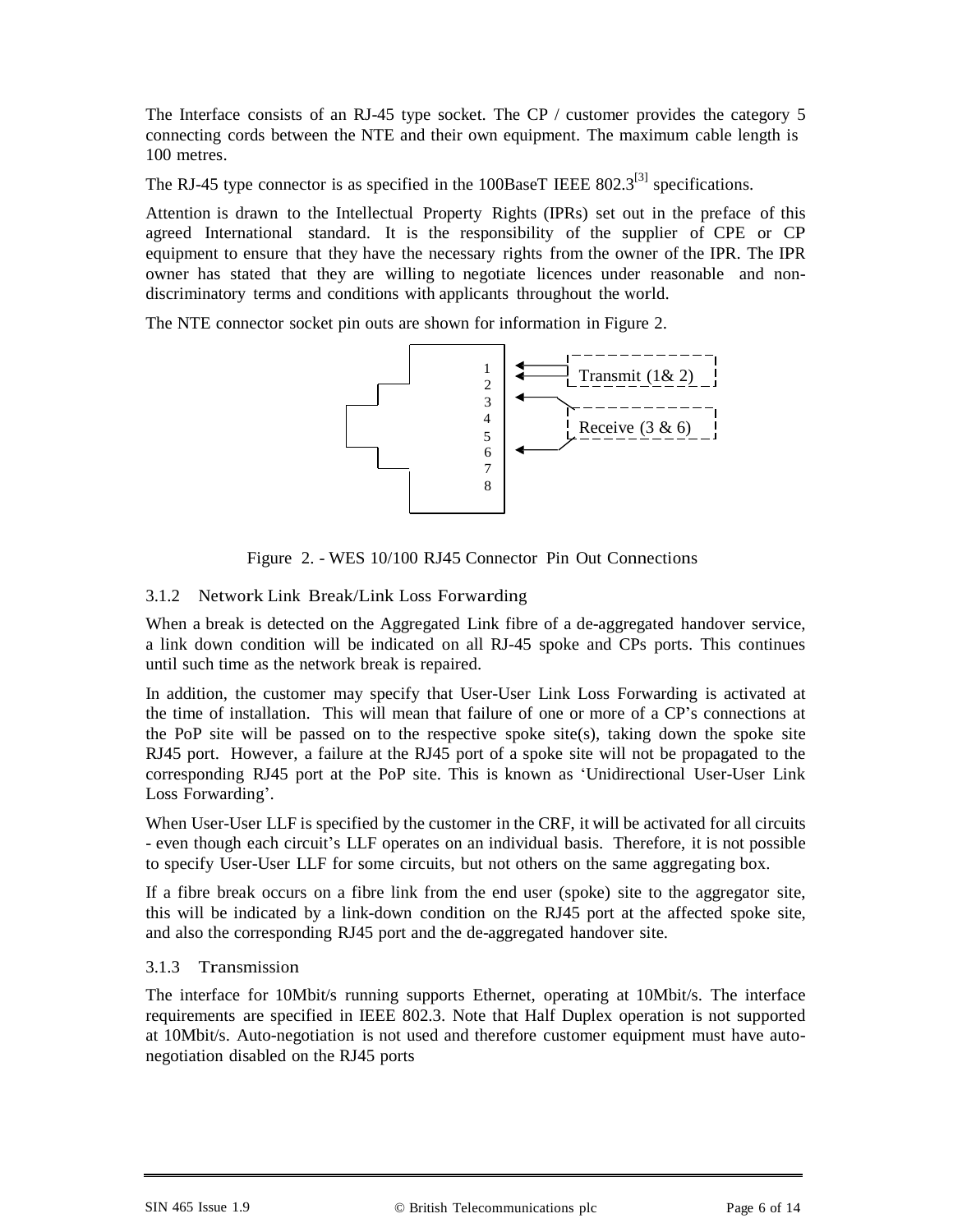The interface for 100Mbit/s running supports Fast Ethernet running at 100Mbit/s. The interface requirements are specified in IEEE802.3. Note that Half Duplex operation is not supported at 100Mbit/s. Auto-negotiation is not used and therefore customer equipment must have auto-negotiation disabled on the RJ45 ports.

#### 3.1.4 Transparency

The service is transparent to all Ethernet layer 2 Control protocols except those containing the multicast address for slow protocols (01-80-C2-00-00-02). Examples of such protocols that will be blocked by the WES Aggregation service include, Link Aggregation Control Protocol (LACP), Link Aggregation Marker Protocol and EFM OAM Protocol Data Units.

#### **3.2 Aggregated handover Interface**

Gigabit Ethernet conforms to the IEEE 802.3 standard. VLAN tagging is used to separate flows from different spoke sites. The VLAN format used is specified in IEEE 802.1q. It is the customer's responsibility to ensure that the throughput of any VLAN does not exceed the port speed of the associated spoke NTE (either 10Mbit/s or 100Mbit/s). On both the local and remote aggregated handover options, VLAN numbers 241 to 250 are used. These VLAN numbers provide connectivity to spoke sites 1 to 10 respectively on the aggregating NTE.

The interface is the Network Termination Point (NTP), i.e. the point of connection on the BT Network Terminating Equipment (NTE) for connecting CPE or CP equipment.

For remote CP site handover, the Interface consists of a Duplex LC type 1000BaseSX (multimode) or LX (single-mode) fibre interface port (not both on a single NTE). The CP / customer provides the fibre patch cable between NTE and CP equipment/CPE. The maximum fibre length between the NTE and CP equipment/CPE is 550 metres for SX (850nm multi-mode) ports when 50/125 micron optical patch cables are used or 220 metres if 62.5/125 micron optical patch cables are used. For LX (1310nm single-mode) ports, the maximum fibre length is 3 kilometres when a 9/125 micron optical patch cable is used.

The SX and LX type interface are as specified in the Gigabit Ethernet IEEE802.3 specifications.

For Local Handover options the CP's connection to the WES Aggregation aggregated interface is provided via an optical interface presented on:

• A CP owned and provided Interface Patch Panel

Only single-mode connectivity is provided to the Patch Panel. It is the CP's responsibility to ensure that connectors on the Interface Patch Panel for this service are designed for single-mode operation.

The interface connector at the end of the Openreach fibre tail presented to the CPs patch panel will be the Circuit Termination Point (CTP) and is the demarcation point of the WES Aggregation service. The customer must specify one of the following connector types:

• Duplex LC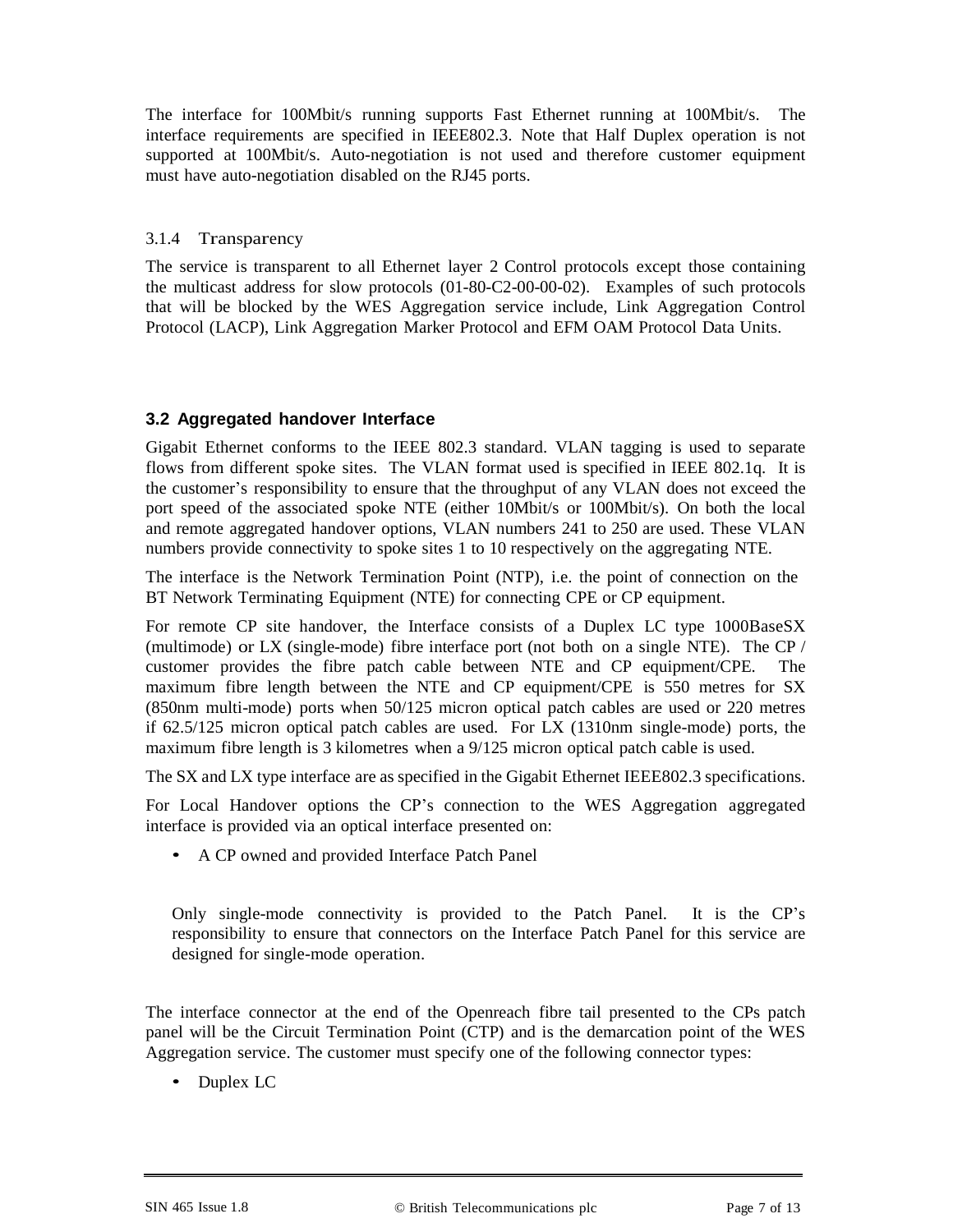- Duplex SC
- Dual FC/PC

The use of Angled connectors such as LC/APC and SC/APC are not supported. It is the responsibility of the CP to ensure that the connectors on the interface patch panel are for non-angled connectors, otherwise damage will occur to both the Openreach and CP optical interfaces and transmission performance will be impaired.

This LX (1310nm single-mode) port has a maximum fibre length of 3 kilometres when a 9/125 micron optical patch cable is used.

Attention is drawn to the Intellectual Property Rights (IPRs) set out in the preface of this agreed International standard. It is the responsibility of the supplier of the CP equipment or CPE to ensure that they have the necessary rights from the owner of the IPR. The IPR owner has stated that they are willing to negotiate licences under reasonable and nondiscriminatory terms and conditions with applicants throughout the world.

#### 3.2.1 Transmission

Note: The definition of frame length includes the 4-byte CRC but does not include any preamble.

The NTE is capable of transporting either untagged Ethernet frames or IEEE 802.1q VLANtagged Ethernet frames of up to 1996 bytes in length. The NTE can transport frames in both directions simultaneously (full duplex) at wire-speed without frame loss or error.

For the Local and Remote aggregated handover options Auto-negotiation must be enabled on the Gigabit Ethernet port on the CP/customer's equipment.

The NTE does not have the capability to intercept and/or view 'customer data'.

The WES Aggregation RJ45 Handover service can carry IEEE 802.1q VLAN tagged frames without restriction on the VLAN numbers that can be used.

However, the WES Aggregation VLAN (Local or Remote Handover) service requires an additional VLAN tag to be added by the CP corresponding to the destination spoke site, before presentation to the Aggregated Handover interface on the WES Aggregation NTE. In this case the outer tag, or S-VLAN tag as it is commonly known, must have a TPID value of 0x8100 otherwise the frames will be rejected by the WES-Aggregation NTE. CP's equipment must be able to accept and generate an S-VLAN TPID value of 0x8100.

Other commonly used TPID values such as 0x88a8 or 0x9100 are not supported on the outer tag.

There are no restrictions on the VLAN numbers or TPID values for the inner tag (C-VLAN tag) of double tagged frames.

#### 3.2.2 Aggregated Link Break/Link Loss Forwarding

.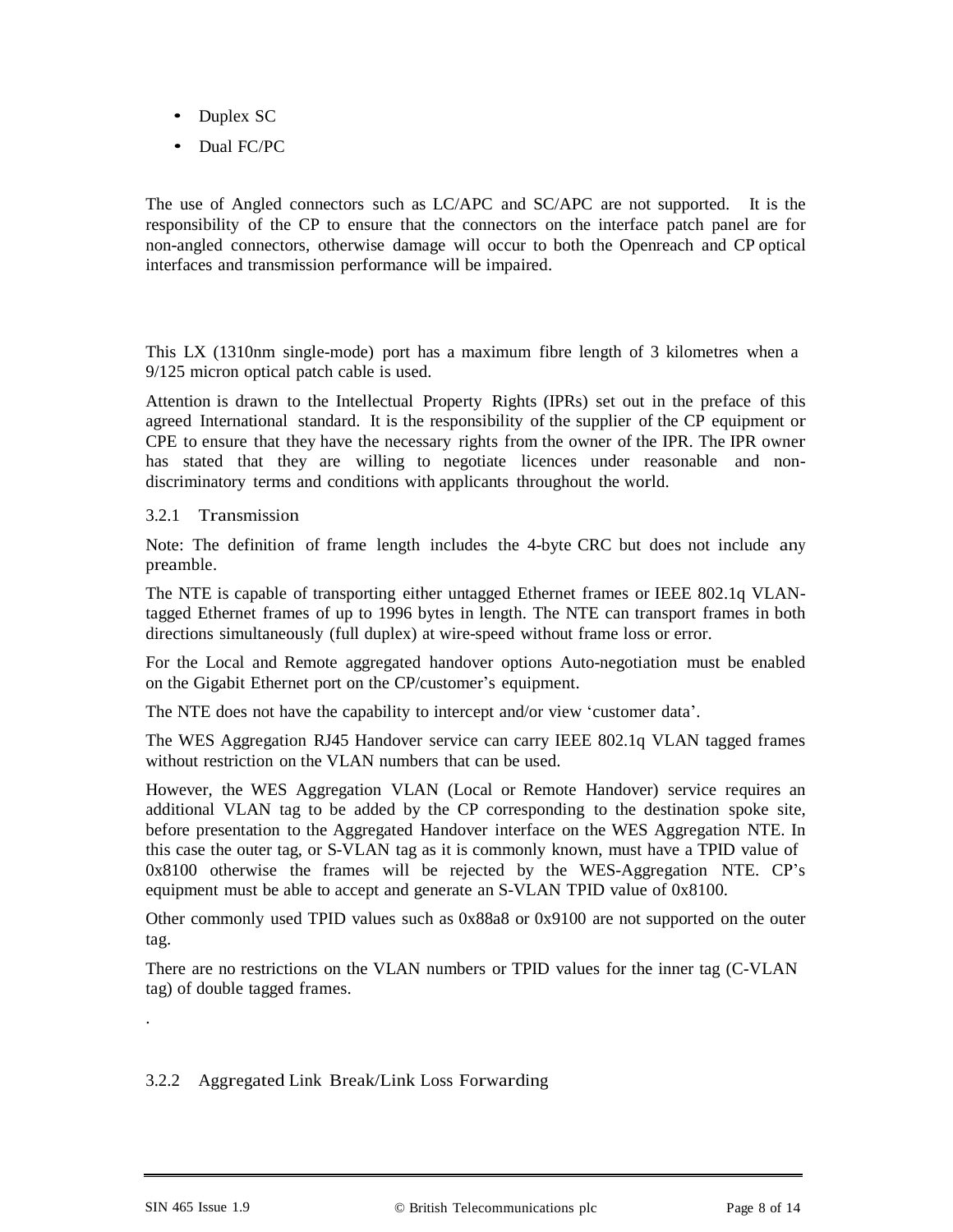If a fibre break occurs on a fibre link between the end user (spoke) site and the aggregator site, this will be indicated by a link-down condition on the RJ45 port at the affected spoke site. No indication will be given on the aggregated handover interface as this interface is shared by all of the spoke sites and the current technology does not provide fault localisation on a per-VLAN basis.

User-User LLF is not supported on the Local Aggregated Handover or the Remote Aggregated Handover (VLAN) service. Therefore a link-down condition at the CP's aggregated handover interface on the NTE will not be propagated to the spoke sites. In addition, failure at the RJ45 port of spoke sites is not indicated at the aggregated handover interface.

Therefore it will be the customer's responsibility to detect loss of Ethernet connectivity at the aggregator or spoke sites as they will not receive a link down condition at the NTE.

#### 4 Power supply

#### 4.1 General

By placing an order with BT the customer has accepted the conditions placed by BT. In relation to powering of equipment, the customer must comply with the requirements of BS7671 and the details giving within the 'DC Power Planning and Installation Guide for WES-BES Products' document.

The End User sited Handover Units are dual AC only (except where an end user spoke site is located in the exchange, then AC or DC will be available). The power consumption of the End User NTE is not more than 50 watts

When used, the CP sited Handover Units are dual AC or DC powered. The power consumption of the CP sited handover NTE is not more than 95 watts..

The CP will be required to provide either a local 50Hz AC supply in the form of two standard 13 Amp power socket(s); or dual -50V DC power distributions and Earth connections, with all wiring colour schemes conforming to current BS7671 (IEEE Wiring Regulations) at the time of installation. It will be the customers' responsibility to ensure that the power supply is fused and safe for Openreach to use. These should be in close proximity to the NTE installation location.

#### 4.2 Installation and Testing

In addition to the NTE and Chassis powering requirements below, a spare 50Hz AC mains supply 13A socket should also be provided in close proximity to the NTEs, to power BT test equipment during both initial commissioning and subsequent maintenance support activities.

#### 4.3 AC Power connection

AC power connection between Openreach equipment and the power socket will be made using a standard IEC320 C13-14 power leads fitted with a standard 13A plugs.

This will require two mains connections for each NTE provided, and the consumption of the Openreach NTE and power unit chassis in this unmanaged service arrangement will be no more than 50 Watts per NTE.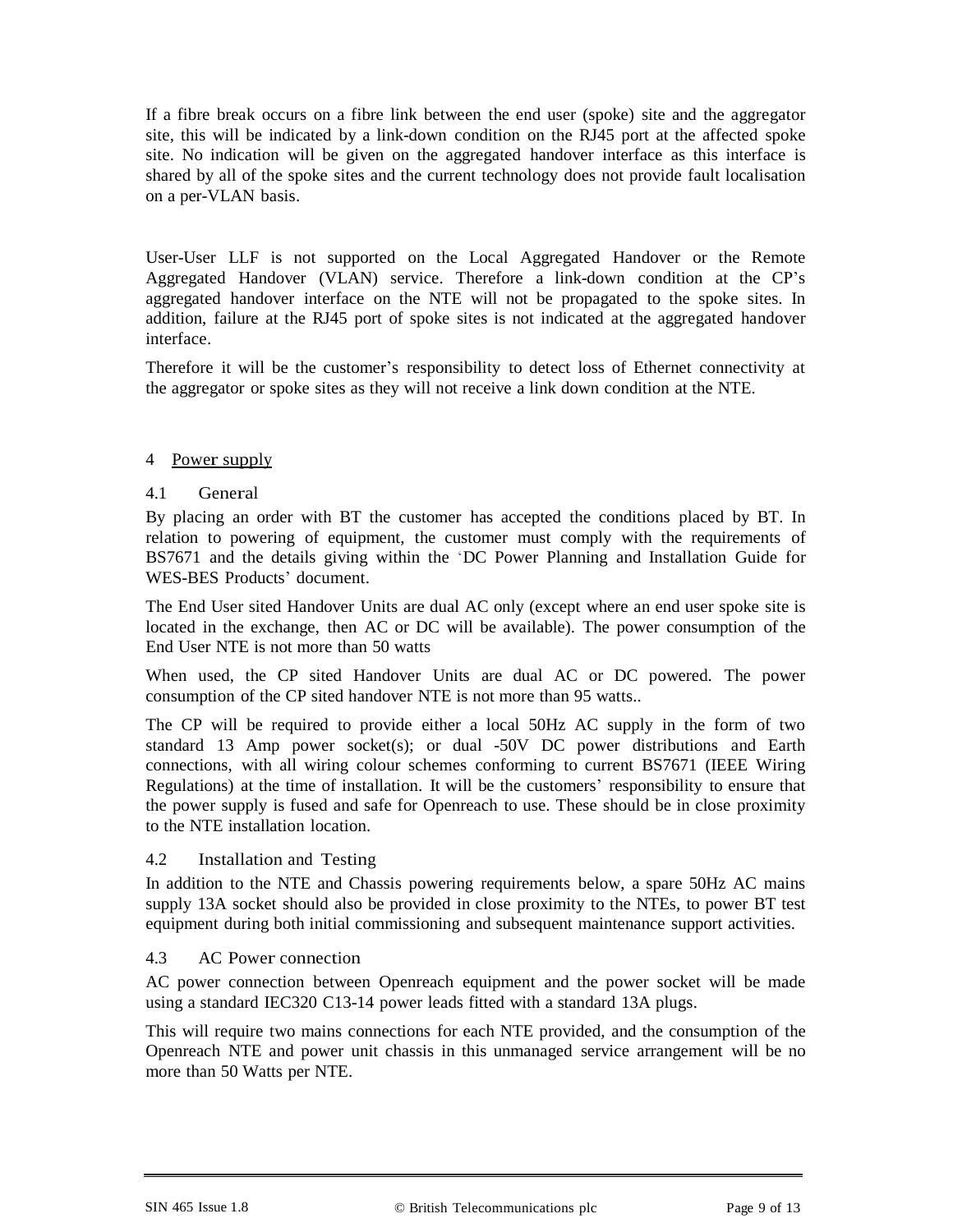#### 4.4 DC Power Connection

The DC In-Line (Molex) connector is specified as the standard method of connecting DC power by Openreach, and represents the "Demarcation Point" between Openreach and the customer. At their site, the customer is required to provide suitable power and earth connection to, and be responsible for the supply, wiring and labelling to the demarcation point. Openreach will not supply or install the DC distribution system as part of the standard Ethernet installation.

• Customer provided wiring up to the Openreach specified In-Line connector.

Wiring, MCB isolation or fuse (i.e. C Type MCB or Cartage Fuse), must be provided by the customer, up to and including the DC in-line connector, as per BT's requirements stated within the 'AC/DC Power Planning and Installation Guide document with respect to;

(i) Correctly rated MCB/Fuse, refer to the WES Aggregation product handbook for correct rating

(ii) Correct labelling of wiring and MCB/fuse positions compliant with BS 7671,

(iii) Correct size of cable for required voltage drop at required maximum current,

(iv) Separately fused isolatable A  $\&$  B power supplies, as detailed in the 'AC/DC PowerPlanning and Installation Guide document.

The in-line connector has a maximum current handling capability of 11A, and is not to be used for equipment requiring greater than a 11A supply (such as the Nortel OPTera 5200 equipment, which require 20A feeds).

#### 4.5 Additional Details

For further details on the provision of DC Power, see the 'AC[/DC Power Planning](http://www.openreach.co.uk/orpg/customerzone/products/ethernetservices/ethernetaccessdirect/description/supplementaryinformation/supplementaryinfo.do)  [and Installation](http://www.openreach.co.uk/orpg/customerzone/products/ethernetservices/ethernetaccessdirect/description/supplementaryinformation/supplementaryinfo.do) Guide f' available on the Openreach Ethernet website.

If there is a conflict between DC power information contained in the 'AC/DC Power Planning and Installation Guide and the SIN document, the order of precedence shall be as follows:

(a) AC/DC Power Planning and Installation Guide

(b) SIN

#### **5 Customer Apparatus Design / Installation Advice**

The aggregate handover variant of the service has been designed such that any vendors' switch or router that support the use of IEEE 802.1q VLANS and have IEEE 802.3 compatible interfaces of the 1000BaseSX or 1000BaseLX variety will be able to connect to the handover NTE. The service provider's equipment must be able restrict the bandwidth of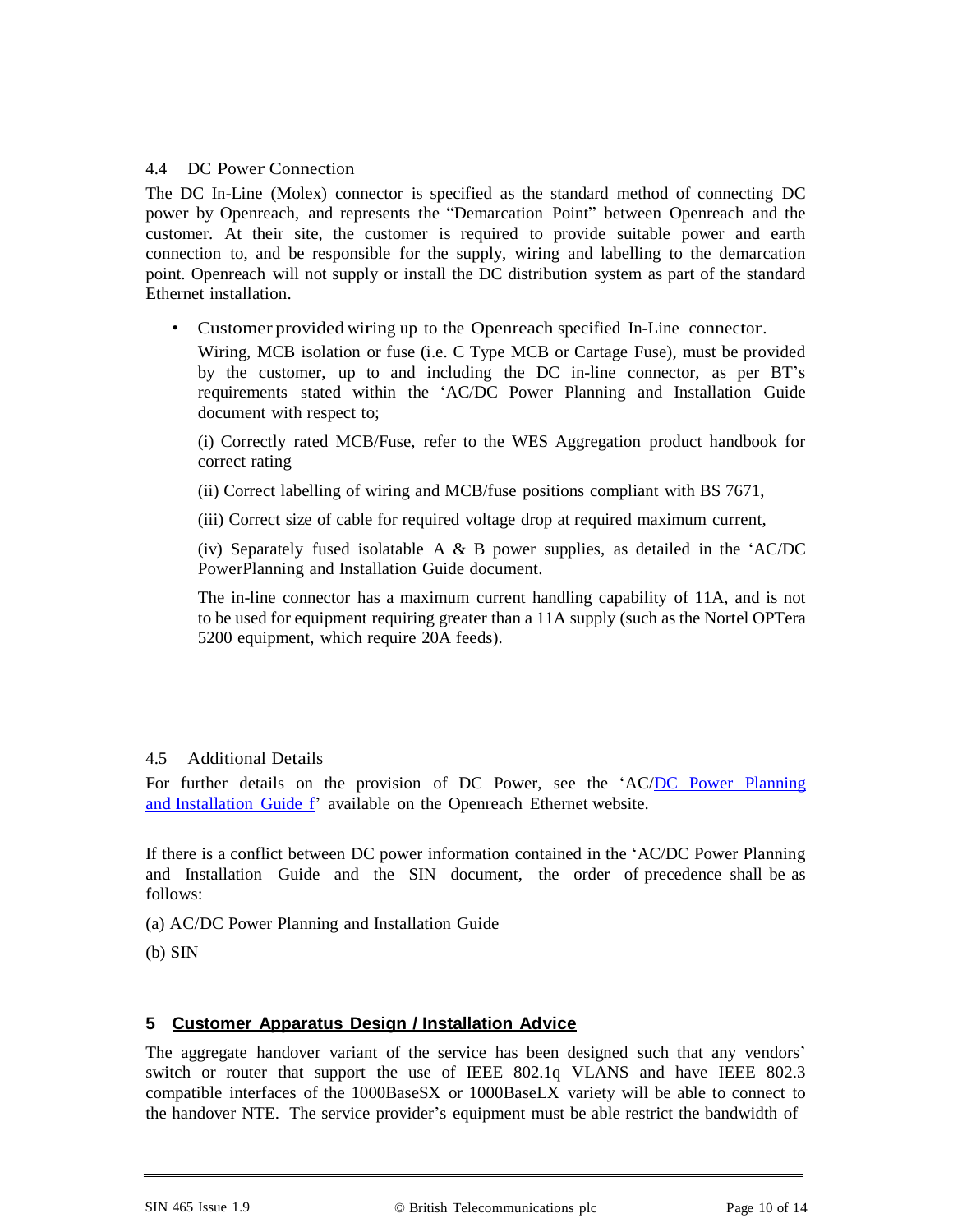any VLAN so that it does not exceed the port speed of the associated spoke NTE (either 10Mbit/s or 100Mbit/s). Without this capability, Ethernet traffic may be lost on one or more spoke links. Bandwidth limiting is the service provider's responsibility.

The Link Loss Forwarding function is not supported on the Aggregate Handover service as the Gigabit Ethernet interface is common interface to all spokes, and current technology cannot provide this feature on a per VLAN basis. It will be the customer's responsibility to detect loss of Ethernet connectivity and not rely on a customer port link down condition on the NTE.

Due to the use of a common Gigabit Ethernet interface it will not be possible to prove VLAN separated handover links end-to-end using external testers without disconnecting the Gigabit Ethernet interface. This means that no end-to-end test can be carried out unless all spoke circuits are put out of service. For these reasons, testing of initial links (and subsequent spokes) will be carried out remotely through the management system.

The De-aggregated handover variant uses individual 10/100Mbit/s RJ45 interfaces for each associated spoke. The customer port on the spoke NTE and the associated handover NTE port will be set to the same speed (10Mbit/s or 100Mbit/s) depending on the service, therefore no traffic limiting is required. The Link Loss Forwarding feature is available for this variant of the service and will propagate a network fibre break condition on either the spoke or main link by shutting down the appropriate RJ-45 port on the spoke and handover NTE.

The dimensions of the FSP150 chassis are:-

| NTE Type:                   | Height                   | Width | Depth                                         | Weight: |
|-----------------------------|--------------------------|-------|-----------------------------------------------|---------|
| FSP150 CP, MO, ME<br>and MG | (1U)<br>44 <sub>mm</sub> | 438mm | 212mm                                         | 3.5kg   |
|                             |                          |       | <b>But</b>                                    |         |
|                             |                          |       | 300mm with space for fibres and<br>power feed |         |

## **6 Further Information**

For enquiries concerning connection availability between particular sites and for further information on the Openreach WES Aggregation Service, please contact your Openreach Sales & Relationship manager, or see

[http://www.openreach.co.uk/orpg/home/products/ethernetservices/aggregation/aggrega](http://www.openreach.co.uk/orpg/home/products/ethernetservices/aggregation/aggregation.doc) [tion.doc](http://www.openreach.co.uk/orpg/home/products/ethernetservices/aggregation/aggregation.doc)

## **7 References**

IEEE Standards:

| Ref:              | Standard<br>Requirement: | <b>Title</b>                                                                                          | Date: |
|-------------------|--------------------------|-------------------------------------------------------------------------------------------------------|-------|
|                   | <b>IEEE 802.1d</b>       | <b>IEEE</b> Standard for Local and metropolitan area networks -<br>Media Access Control (MAC) Bridges | 2004  |
| $\lceil 2 \rceil$ | IEEE 802.1a              | <b>IEEE</b> Standards for Local and metropolitan area networks $-$ 2003                               |       |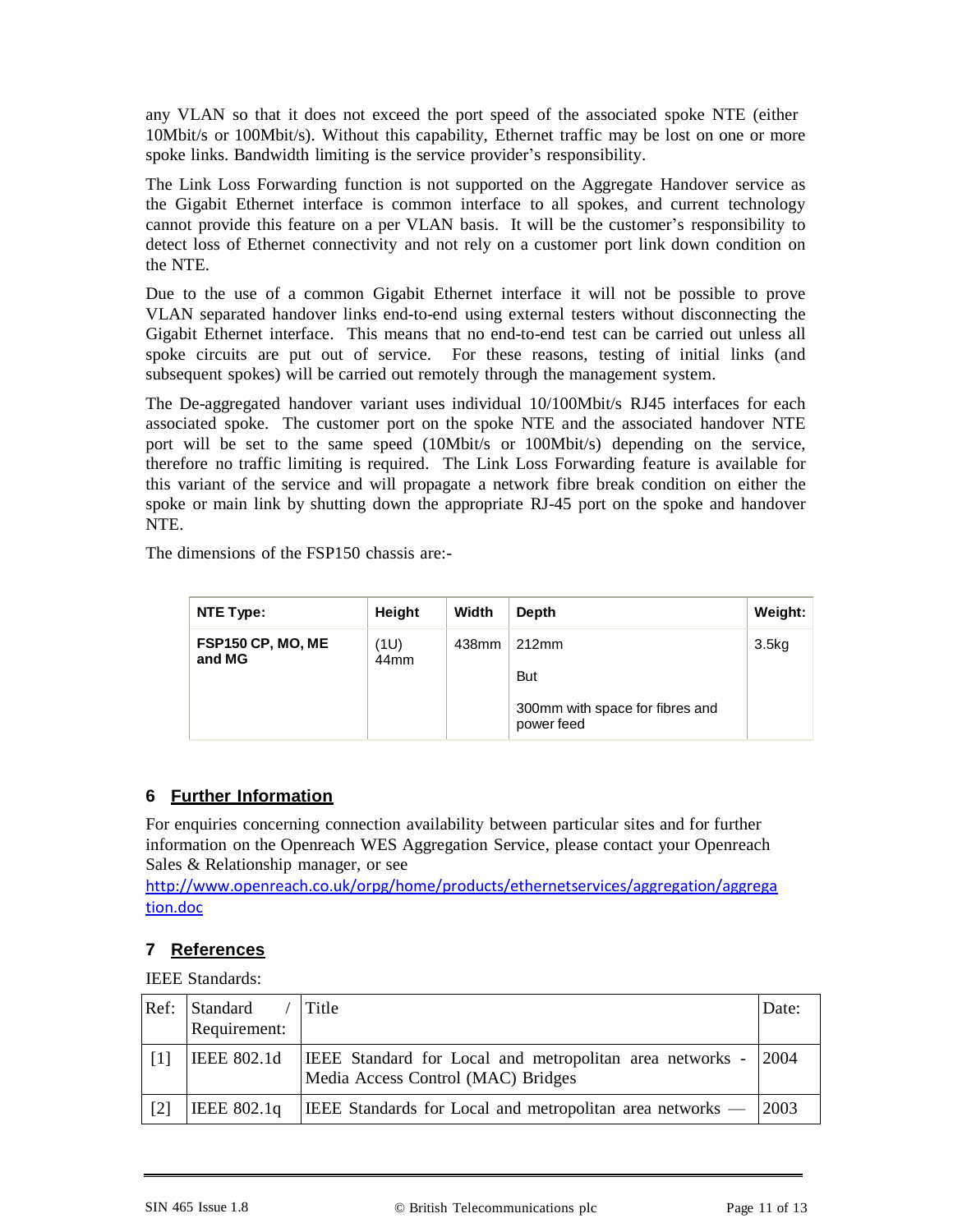|                   |                   | Virtual Bridged Local Area Networks                                                                                |      |
|-------------------|-------------------|--------------------------------------------------------------------------------------------------------------------|------|
| $\lceil 3 \rceil$ | <b>IEEE 802.3</b> | Carrier sense multiple access with collision detection<br>(CSMA/CD) access method and physical layer specification | 2005 |
| [4]               | <b>IEC 60320</b>  | Appliance couplers for household and similar general<br>purposes                                                   |      |

For further information or copies of referenced sources, please see document sources at <http://www.btplc.com/sinet/>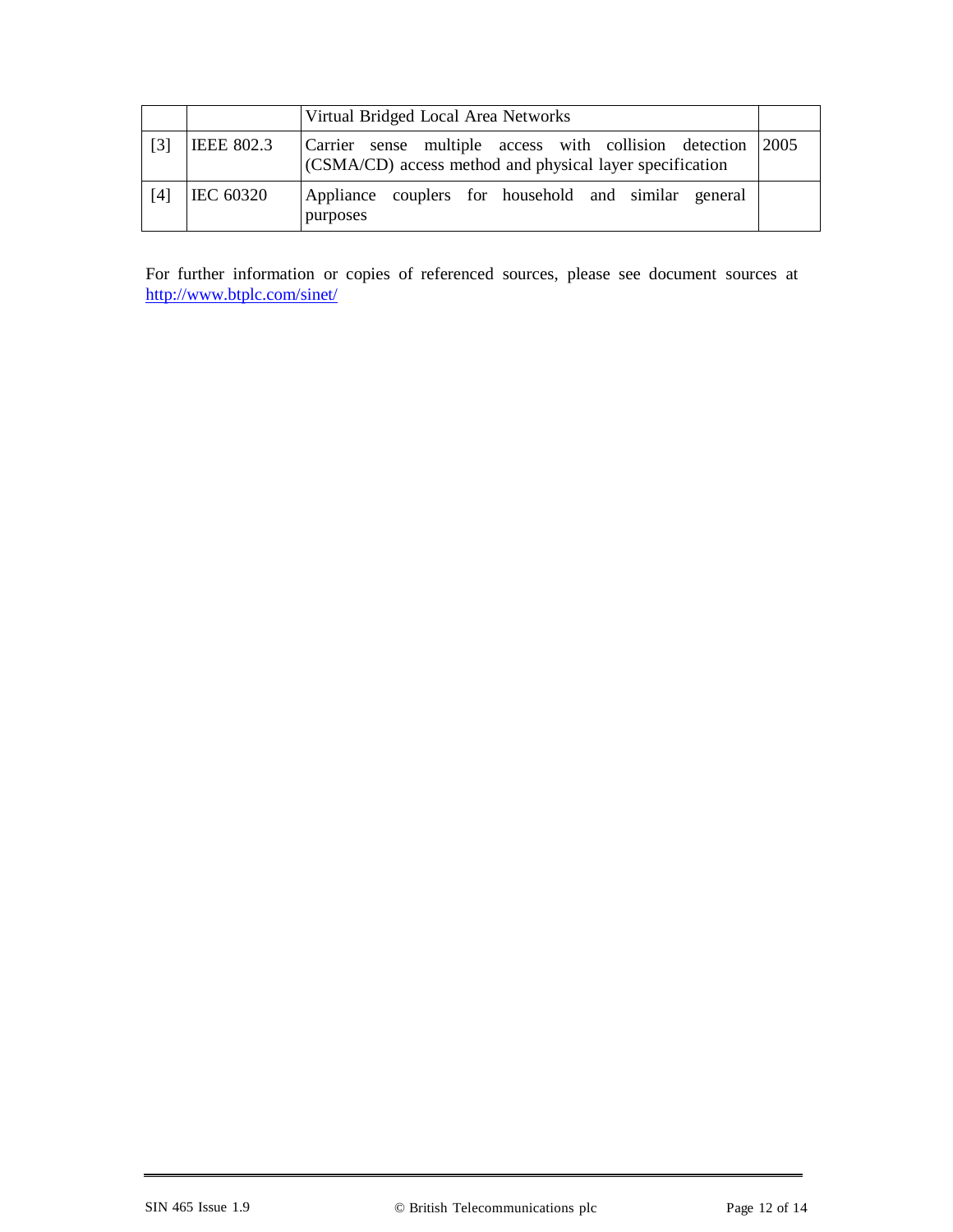# **8 Abbreviations**

| <b>AC</b>   | <b>Alternating Current</b>                                               |  |  |
|-------------|--------------------------------------------------------------------------|--|--|
| <b>CBM</b>  | <b>Customer Business Manager</b>                                         |  |  |
| CP          | Communications Provider (Provider of Electronic Communications Services) |  |  |
| <b>CPE</b>  | <b>Customer Premises Equipment</b>                                       |  |  |
| <b>CRC</b>  | <b>Cyclic Redundancy Check</b>                                           |  |  |
| CSMA/<br>CD | Carrier Sense Multiple Access with Collision Detection                   |  |  |
| DC          | <b>Direct Current</b>                                                    |  |  |
| <b>EBD</b>  | <b>Ethernet Backhaul Direct</b>                                          |  |  |
| FC/PC       | Fibre Connector/Physical Contact                                         |  |  |
| <b>IEC</b>  | International Electrotechnical Commission                                |  |  |
| <b>IEEE</b> | Institute of Electronic & Electrical Engineers                           |  |  |
| <b>IPR</b>  | <b>Intellectual Property Rights</b>                                      |  |  |
| LC/PC       | Lucent Connector/ Angled Physical Contact                                |  |  |
| <b>LLF</b>  | Link Loss Forwarding                                                     |  |  |
| LX          | Long Wavelength (1310nm)                                                 |  |  |
| <b>MAC</b>  | Media Access Control                                                     |  |  |
| <b>MCB</b>  | Mini Circuit Breaker                                                     |  |  |
| <b>NTE</b>  | <b>Network Terminating Equipment</b>                                     |  |  |
| <b>NTP</b>  | <b>Network Terminating Point</b>                                         |  |  |
| PoP         | Point of Presence                                                        |  |  |
| <b>RJ45</b> | Registered Jack 45                                                       |  |  |
| <b>SC</b>   | <b>Subscriber Connector</b>                                              |  |  |
| <b>SIN</b>  | Suppliers' Information Note                                              |  |  |
| <b>SX</b>   | Short Wavelength (850nm)                                                 |  |  |
| <b>VLAN</b> | Virtual Local Area network                                               |  |  |
| <b>WES</b>  | <b>Wholesale Extension Service</b>                                       |  |  |